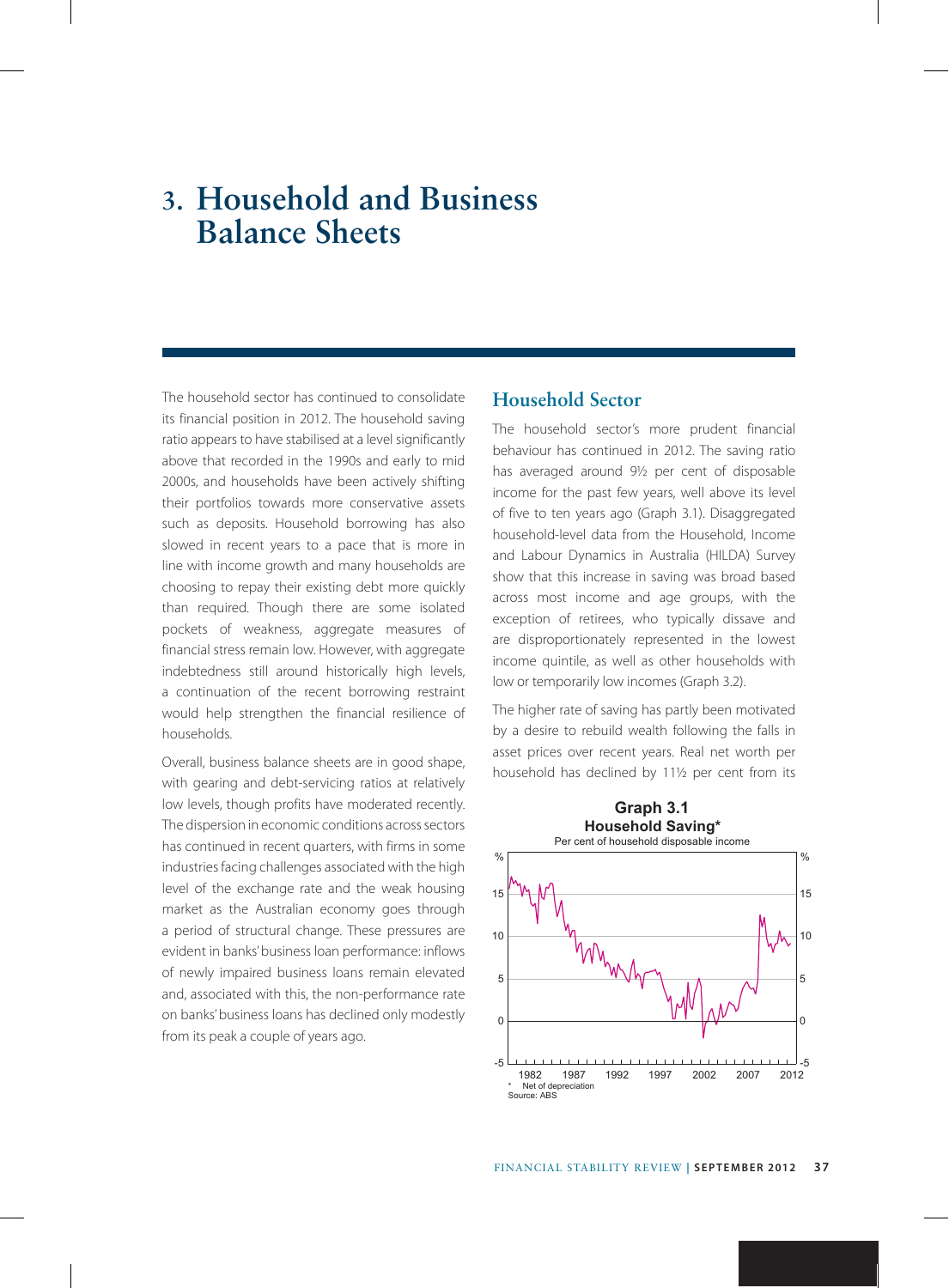

2007 peak, in contrast to the strong growth in the years leading up to that point (Graph 3.3). Much of the decline has reflected weakness in housing values. Average housing prices are around 6 per cent below their 2011 peak nationally, and even further below their peaks in Melbourne and south-east Queensland, where earlier overdevelopment locally may have weighed on prices. While prices nationally have stopped falling in recent months, any future recovery is unlikely to produce housing price growth much faster than income growth, as was seen through much of the 1990s and 2000s, because that earlier period was one of adjustment to the structural decrease in nominal interest rates and liberalisation of the banking system.

Households' more circumspect financial behaviour is also related to a decrease in their appetite for risk and riskier assets. For example, on top of the effect of declining equity prices, households have actively reduced their equity holdings. As a result, the share of households' financial assets held directly in equities (i.e. outside superannuation) has roughly halved, from 18 per cent in 2007 to 8½ per cent in March 2012 (Graph 3.4). In contrast, the share of deposits has increased from 18 to 25 per cent over that period. Disaggregated data from the latest HILDA Survey also show that between 2006 and 2010 the proportion of households owning equities directly fell slightly, to 34 per cent; the decline was seen across most age and income groups. Overall, real financial assets per household have been flat in recent years as the growth in deposits and superannuation assets has been roughly offset by the fall in the value of equity holdings. While households appear to have become more risk averse in recent years, it is not always clear that they fully account for the complexity inherent in some financial products. For example, there have recently been a number of hybrid securities issued by banks and other companies aimed at retail investors. The

0

5

10

15

20

25

 $\frac{1}{2}$ 

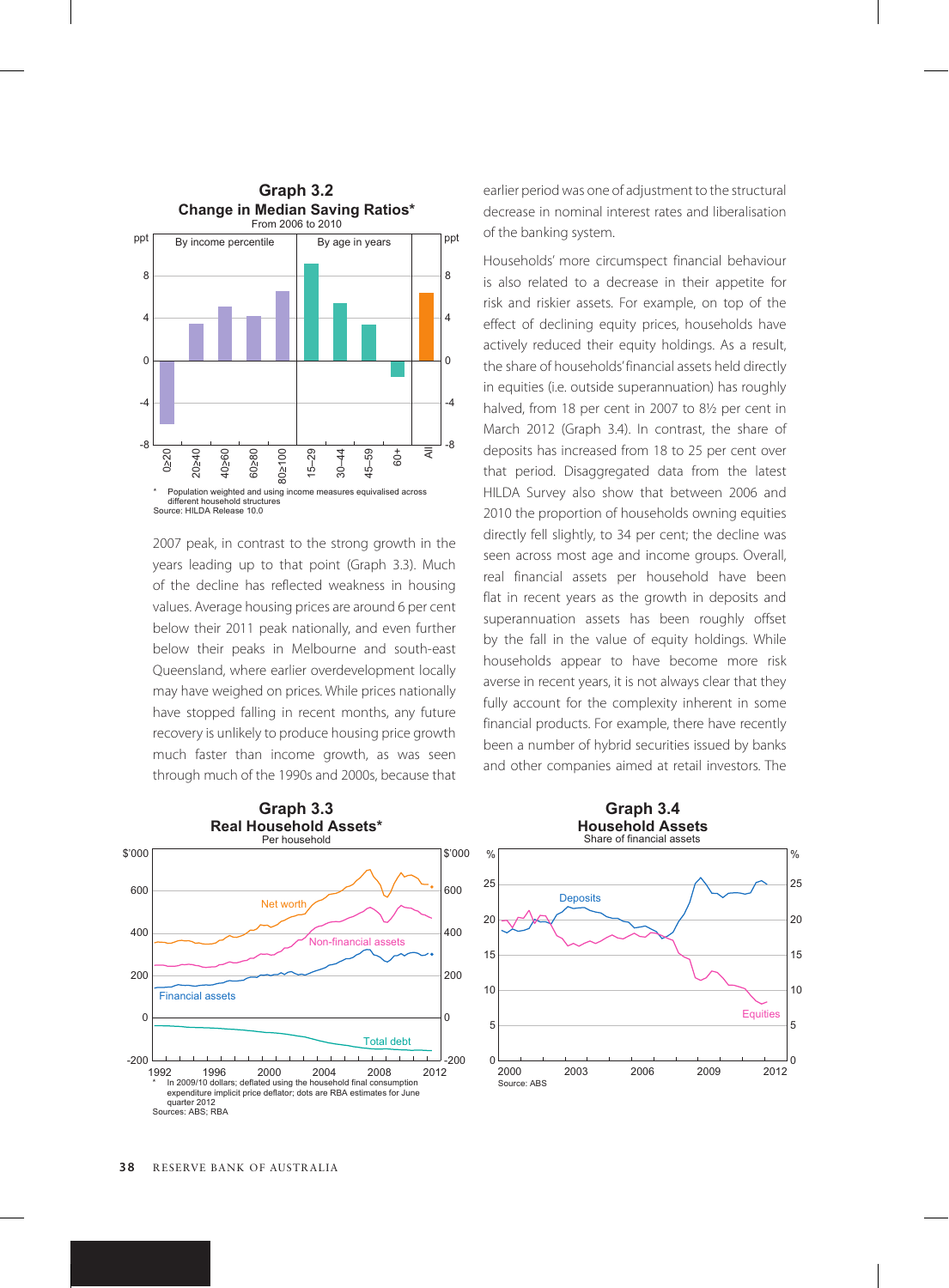Australian Securities and Investments Commission, through its MoneySmart consumer awareness website, has warned about the risks associated with these types of securities, which combine debt and equity features, relative to standard debt instruments like corporate bonds.

Household credit growth has been much slower in recent years than over the previous couple of decades, and in recent months has slowed further (Graph 3.5). It has also been more in line with income growth, such that the household debt-to-income ratio has been broadly flat at around 150 per cent since 2006. Soft demand for both owner-occupier and investor housing credit has resulted in, and reflected, lower housing prices. Data on housing loan approvals suggest that housing credit growth is likely to remain modest in the near term. Appetite for other forms of borrowing also remains low. Credit card debt was broadly steady over the year to July, while the stock of other forms of personal credit has generally been declining. Despite the easing in household credit growth in recent years, household gearing is around a historically high level, reflecting the fall in the value of housing assets.

Subdued credit growth, lower interest rates and modest income growth over the past year have led to a further fall in the ratio of household interest payments to disposable income. At 10½ per cent in the June quarter, this ratio is now at its

**Graph 3.5 Household Indebtedness** % Credit growth\* Debt-to-income 1% Debt-to-income 20 120 10 60  $%$  | Interest payments-to-income | Debt-to-assets |  $%$ Debt-to-assets  $20$ 12 10 6  $\theta$ ە لىبىيا 1997 2012 \* Six-month-ended, annualised 1982 1997 2012 Sources: ABS; RBA

decade average. Real household disposable income increased by around 4 per cent over the year to the June quarter 2012, underpinned by solid growth in compensation of employees. Even so, households' sentiment towards their financial position remains weak, despite the unemployment rate remaining at a relatively low level in recent months. Forwardlooking indicators, such as surveys of business hiring intentions, point to modest growth in employment in the period ahead.

The risk profile of new housing loans has been lower in recent years compared with the earlier period of strong growth in household borrowing. Lending standards are tighter now than prior to the financial crisis, and liaison with the major banks indicates that they have been broadly unchanged over the past six months. The share of bank lending that is low-doc remains low, at less than 2 per cent of banks' loan approvals and around 5 per cent of outstanding housing credit (Graph 3.6). The share of new loans with loan-to-valuation ratios (LVRs) above 90 per cent is also lower than around the onset of the financial crisis, at around 14½ per cent, though it has increased noticeably over the past couple of years. Part of this can be attributed to first home buyer (FHB) incentives; for example, some demand was pulled forward ahead of the expiry of the New South



**Graph 3.6**

Series break due to changes in data management at one of the major banks Source: APRA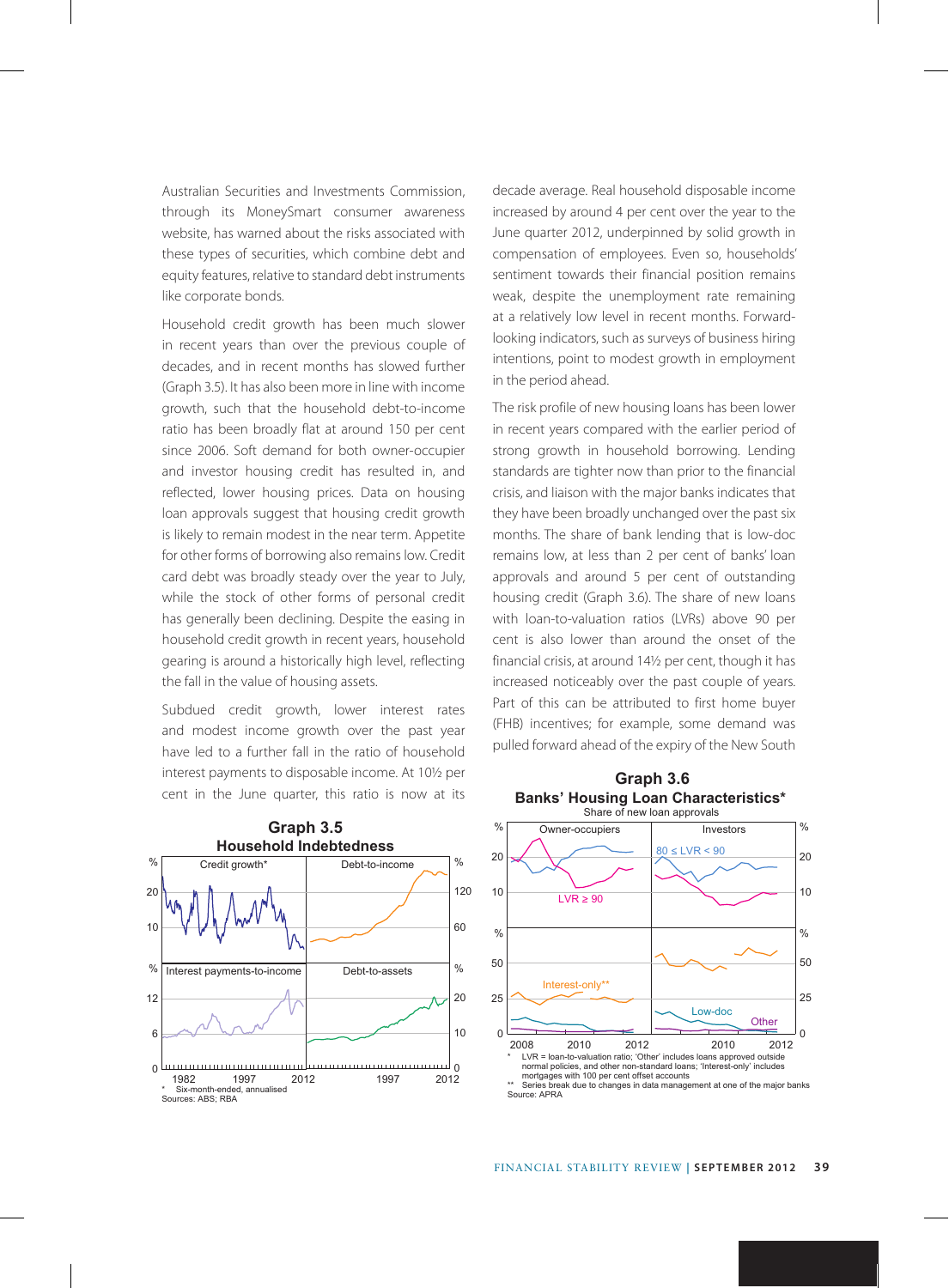Wales FHB stimulus at the end of 2011. Many banks have recently changed how they estimate living expenses in their debt-serviceability calculations, moving from using the Henderson Poverty Index to the Household Expenditure Measure, which is based on the ABS Household Expenditure Survey. The new measure was designed to be a more accurate estimate of households' living expenses. The impact of the change will vary for different borrowers; for couples, it will generally reduce their borrowing capacity, while for singles it will generally increase it. The available evidence suggests that using the new measure will result in only minor changes to the availability of credit overall.

Some households are using their increased saving to pay down debt more quickly than required, which has contributed to the slower aggregate pace of debt accumulation. Data from the major banks and the HILDA Survey indicate that around half of borrowers are repaying their mortgages ahead of schedule and are thereby building up buffers they could temporarily draw on to stay current on their loan if their income were to fall. The size of these buffers can be quite substantial (see 'Box B: Households' Mortgage Prepayment Buffers').

Given the large share of households with mortgage prepayment buffers, along with relatively low unemployment and moderate income growth, most households appear well placed to meet their debt obligations. According to the latest HILDA Survey, around 70 per cent of owner-occupier housing debt is held by higher-income households (those in the top 40 per cent of the income distribution) that typically have lower debt-to-income and debt-servicing ratios (DSRs) (Graph 3.7). Only a relatively small share of low-income households (in the bottom 20 per cent of the income distribution) has housing debt; those that do, however, tend to be quite indebted, with high DSRs. This is partly explained by this group containing people with temporarily low incomes, for example, because they were unemployed or between jobs when the Survey was taken.



The recently released Census data show that in 2011 only a small share of indebted owner-occupiers met standard vulnerability criteria, broadly consistent with trends seen in recent years in the HILDA Survey. For instance, slightly under 10 per cent of indebted owner-occupier households had high DSRs (above 50 per cent) and 6½ per cent had both high DSRs and were in the lowest 40 per cent of income earners.

Consistent with these survey-based measures, aggregate indicators of financial stress confirm that the household sector has been coping reasonably well with its debt level. The past-due share of housing loans has eased somewhat since its peak in mid 2011, to be a little below 0.6 per cent (Graph 3.8). Although this arrears rate is low by international standards, it remains above its historical average. The non-performance rates for banks' credit card (1.3 per cent) and other personal (2.2 per cent) loans have increased slightly in recent quarters, but remain a little below recent peaks.

According to the 2011 Census, the geographic regions that had the highest incidence of potential mortgage vulnerability, as measured by the share of households that had high DSRs and were in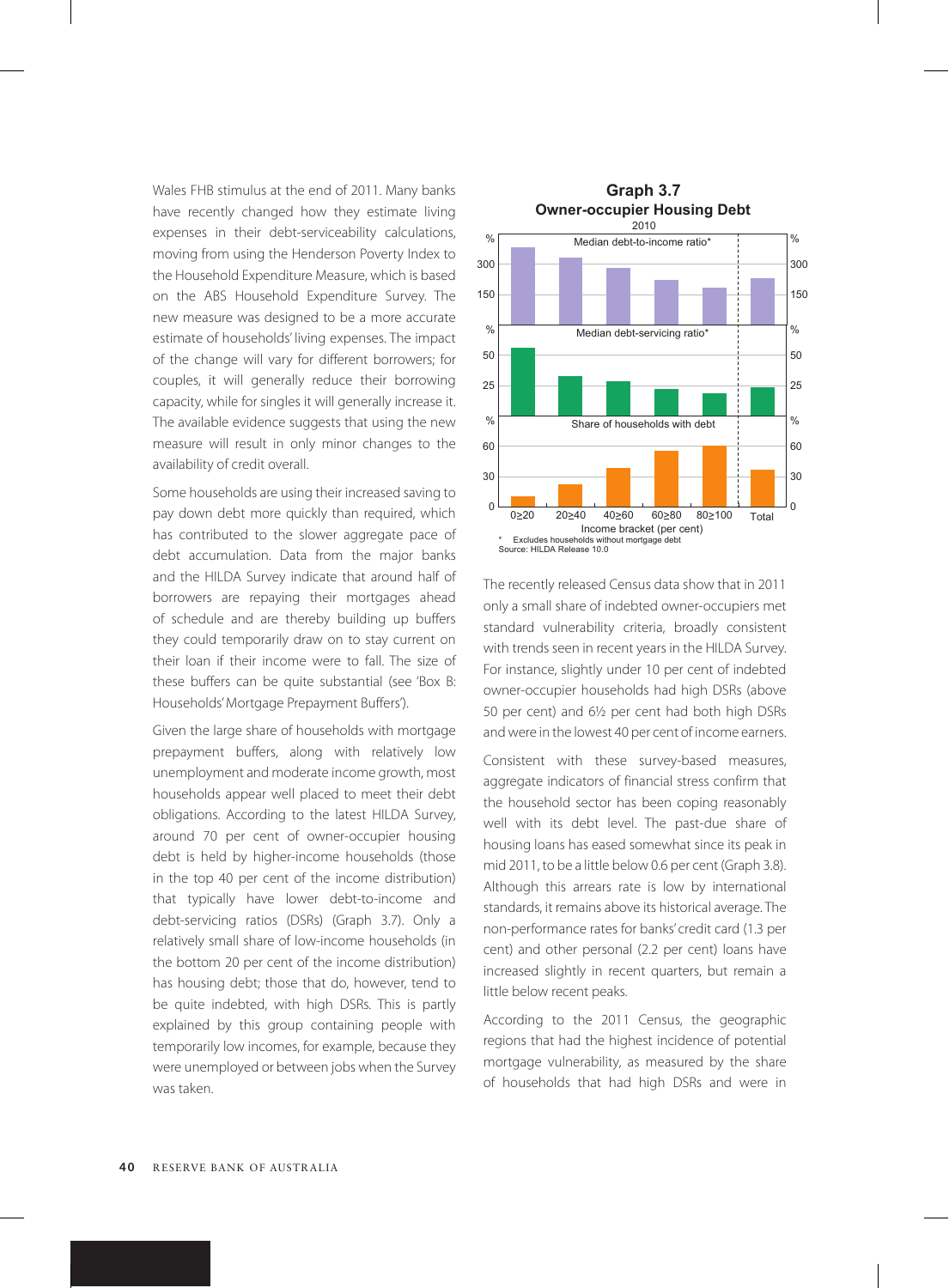

the lowest 40 per cent of the income distribution, were western Sydney, parts of the New South Wales coast, south-east Queensland and parts of Melbourne (Graph 3.9). Partly consistent with these data, arrears on securitised loans suggest that some of the same regions have a higher-than-average share of borrowers experiencing some degree of financial stress, although even in these regions, arrears rates have generally declined over the past year (Graph 3.10). They include parts of Sydney's western suburbs, where arrears rates have been







high for some time, as well as regions that rely on tourism, a sector that has been under pressure more recently from the high exchange rate. This second group of regions includes areas of Queensland, particularly around the Gold Coast and Sunshine Coast, and some coastal areas of New South Wales and Western Australia. Many of the loans in arrears in these regions were originated in the few years leading up to the crisis, when housing prices in these areas were still growing quickly and construction was relatively strong (Graph 3.11). Although arrears rates on housing loans in Victoria are currently quite low, there is some chance they could rise, due to a potential oversupply of property in some segments, particularly inner-city Melbourne apartments and houses at the south-eastern fringe. Overall, the Melbourne residential property market has been experiencing below-average auction clearance rates and a run-up in the stock of land for sale at the same time as actual sales fell; these factors could weigh on prices in the future.

This geographic pattern in arrears rates has also been broadly consistent with court applications for lender property possession; applications have declined since their peaks in most states and the improvement has been greatest in both New South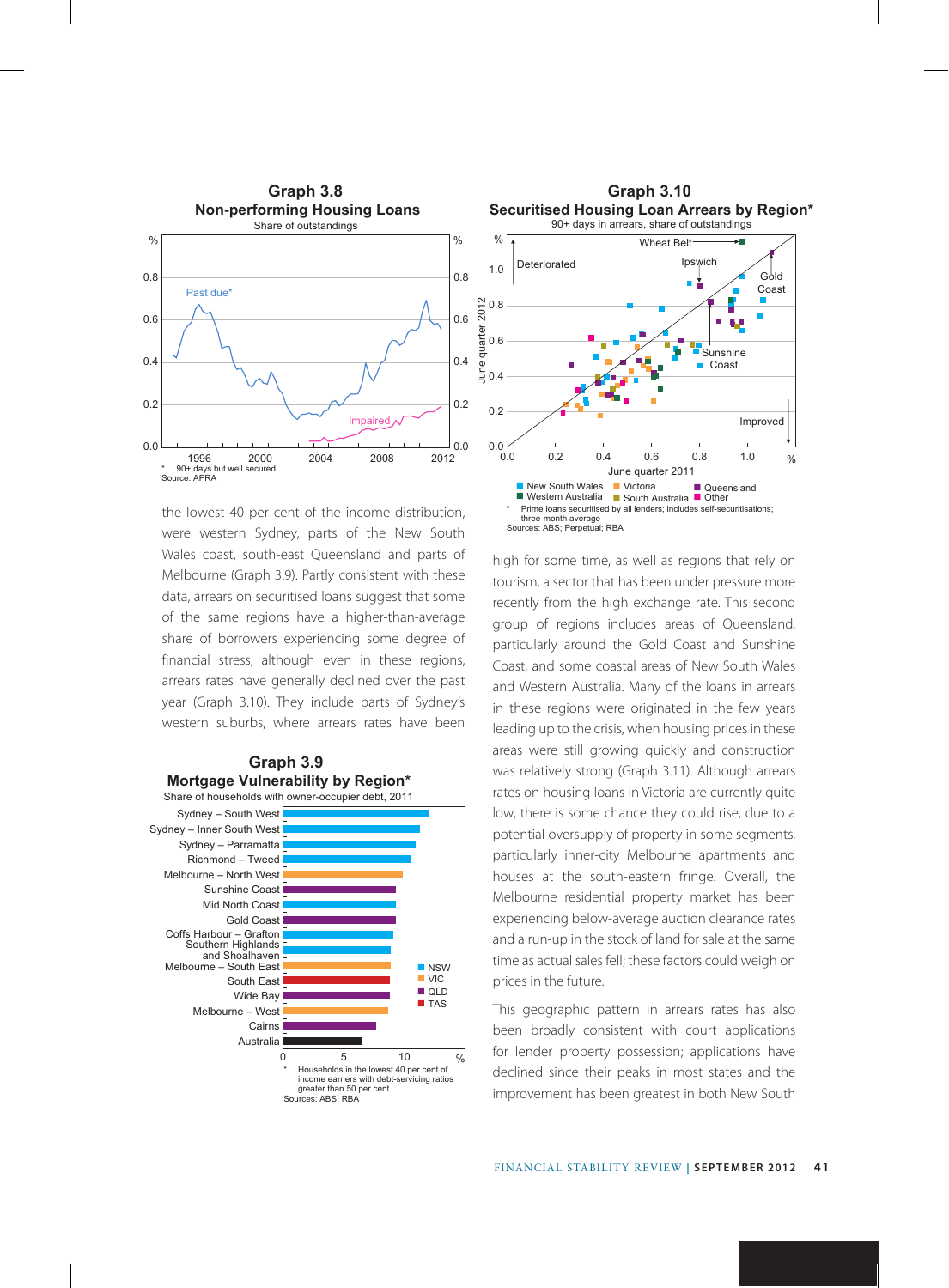

Wales and Victoria. Bankruptcy rates have generally fallen since 2009, although there was an increase in Queensland in the year to the June quarter. Overall, the number of households whose financial difficulties have deteriorated to the extremes of bankruptcy or lender property possession is very low in absolute terms; in aggregate, applications for property possession have been running at about 0.15 per cent of dwellings on an annualised basis. Moreover, although there are some regions with higher shares of borrowers in financial stress, the larger banks' residential mortgage portfolios are well diversified geographically and should be resilient to distress in particular regions. This implies that there are some limits to the potential for such an event to feed back onto the real economy via distress in the financial system.

### **Business Sector**

Economic conditions continue to vary significantly across industries; mining and mining-related businesses, such as those in the transport industry, are experiencing quite strong conditions, while conditions are weaker in some non-mining sectors, particularly the commercial property and construction sectors, as some firms face challenges associated with the high level of the exchange rate and the weak housing market (Graph 3.12). While volatile, measures of profitability are broadly consistent with this pattern. According to ABS data, average annual growth in mining profits has been about 8½ per cent over the past five years compared with 3½ per cent for the non-mining sector. Reflecting this, mining sector profits have recently been above their decade average as a share of GDP, while the GDP share of non-mining profits has been below average (Graph 3.13). However, recent falls in prices for bulk commodities have weighed on business conditions in the mining sector and could affect mining profits in the near term. The sectoral divergence over the past few years has also been evident in the performance of listed companies;



**Graph 3.13 Private Non-financial Corporates' Profits\*** Share of GDP

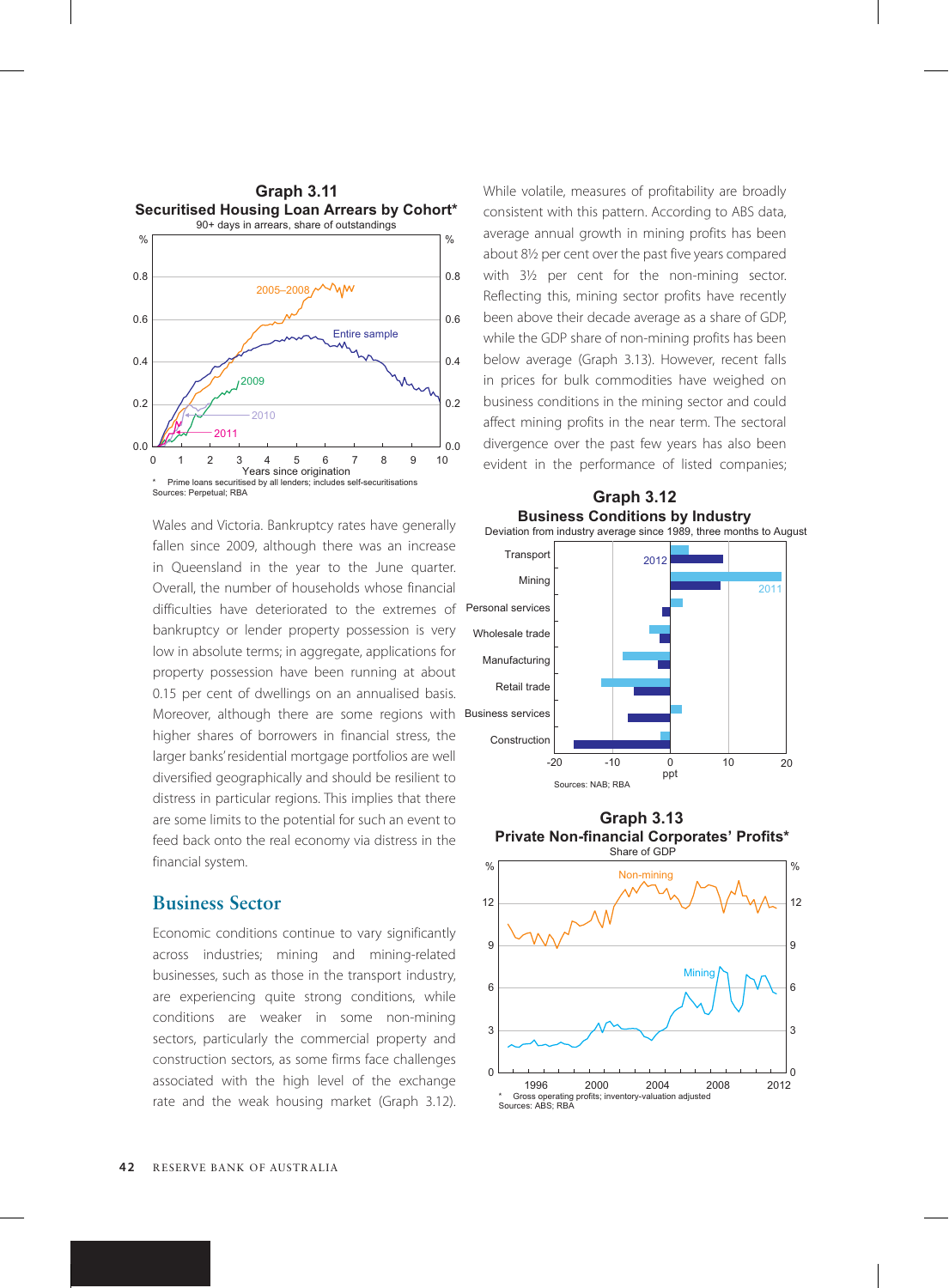although mining profits have softened in the most recent reporting season, profits remain at a high level, particularly relative to other sectors. While aggregate profitability remains solid, the median return on equity of listed companies is a little below average and there appears to be a larger-than-usual segment of poorly performing firms (Graph 3.14). Of the top 100 listed companies, 8 reported a loss in 2011, compared with 4 each year on average over the past decade. Around half of these loss-making firms have little or no debt, however, limiting the potential flow-on effect to the financial system.

Small businesses continue to report more subdued conditions; this partly reflects that they are concentrated in industries such as construction that have been under pressure. Credit bureau data show that the share of unlisted firms making losses was broadly steady at around a quarter in 2011. Survey measures of small business profitability remain below average. National accounts measures of both unincorporated and incorporated business profits declined over the year to the June quarter 2012.

Data on bank exposures by industry indicate how much the varying business conditions might affect the financial system. Property-related lending continues to account for the largest share of banks' business loans, at around 30 per cent (though only



around 9 per cent of banks' assets), even though the amount outstanding has fallen in recent years. This is also true for most individual banks, including the major banks, though to a lesser extent than for some of the smaller banks (Table 3.1). Given the importance of the commercial property sector to the banking system and its tendency to be higher risk, it is discussed separately below. The remainder of banks' business exposures is relatively diversified across sectors. It is notable that banks have very little lending to the mining sector; this sector has relatively low leverage and tends to borrow more

| Sector                                | Share of total |  |
|---------------------------------------|----------------|--|
|                                       | Per cent       |  |
| Property                              | 25             |  |
| Utilities, telecommunications & other | 22             |  |
| Wholesale & retail trade              | 13             |  |
| Agriculture, forestry & fishing       | 10             |  |
| Manufacturing                         | 8              |  |
| Transport & storage                   |                |  |
| <b>Business services</b>              | 5              |  |
| Construction                          |                |  |
| Accommodation, cafes & restaurants    |                |  |
| Mining                                | ำ              |  |

|  |  |                                               | Table 3.1: Major Banks' Business Lending |
|--|--|-----------------------------------------------|------------------------------------------|
|  |  | Exposures as at end March 2012 <sup>(a)</sup> |                                          |

(a) June 2012 for CBA Sources: APRA; RBA; banks' Basel II Pillar 3 reports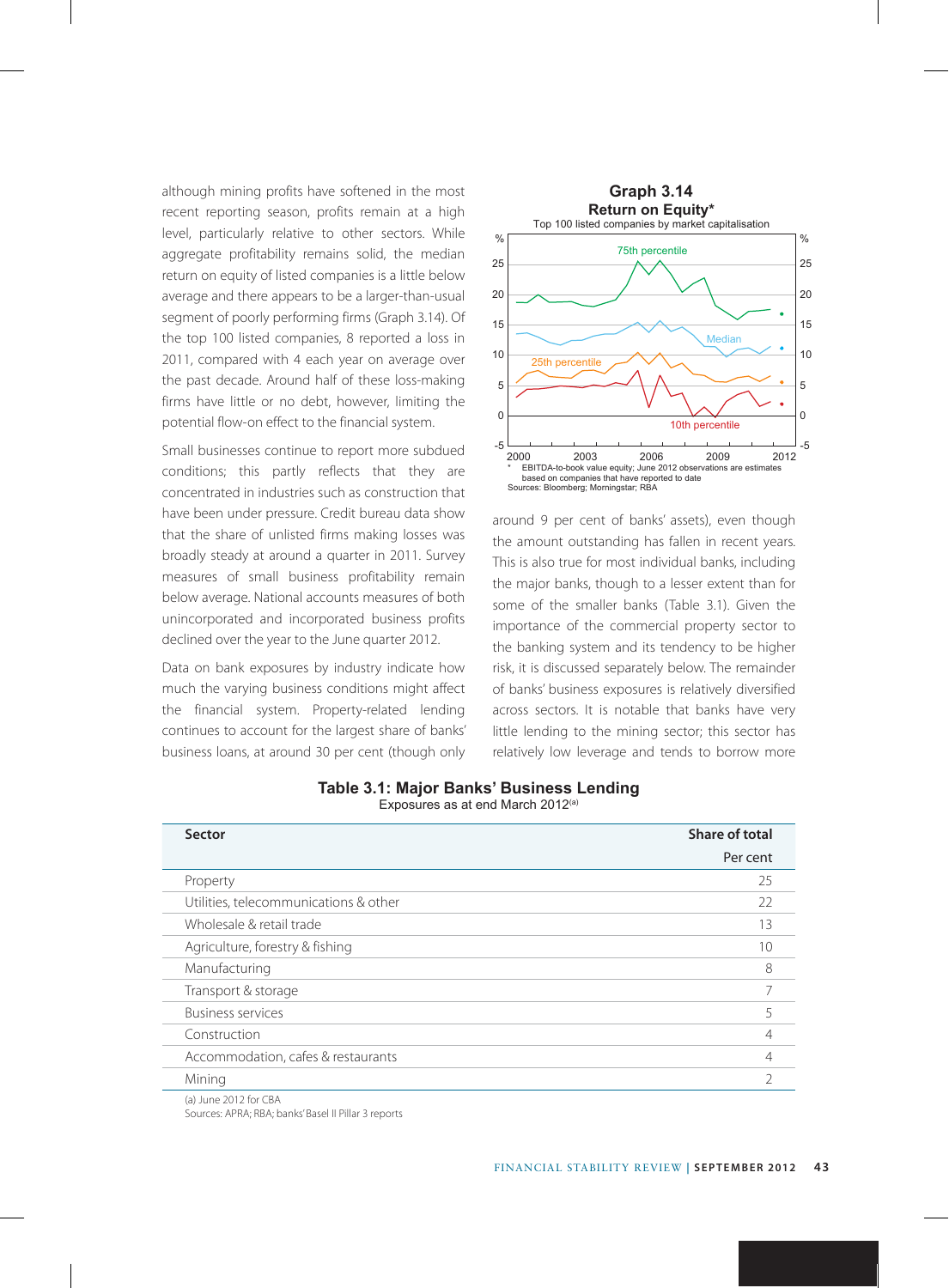from offshore bond markets when debt funding is needed rather than from local banks. The construction and manufacturing sectors are quite cyclical, but Australian banks have relatively small exposures to them.

Following a period of significant deleveraging over recent years, there are signs that businesses' appetite for debt may be starting to recover. Business credit grew by 6½ per cent in annualised terms over the six months to July after declining for much of the previous three years (Graph 3.15). While volatile, the recent pick-up was evident across most industries, and like the previous decline, it was mostly driven by the borrowing behaviour of larger businesses, particularly listed companies. This is consistent with the pattern in banks' business lending by size of facility: the outstanding value of loans that are larger than \$2 million has increased by 101/2 per cent since June 2011 after declining over the previous 2½ years, while the outstanding value of loans less than \$2 million each has been broadly unchanged since 2009.

The supply factors that contributed to weak credit growth in recent years appear to have eased; liaison with businesses suggests that the availability of finance has improved for many firms over 2011 and 2012. Even so, credit conditions remain tight for some firms, particularly property developers and those in the construction sector. Despite the recent pick-up in credit growth, liaison with banks suggests that demand for credit is still fairly soft. One reason for this is that businesses' internal funding remains quite strong. Solid aggregate profit levels combined with lower interest payments and below-average dividend payout ratios have resulted in internal funding of non-financial corporates averaging around 10 per cent of GDP in recent years, compared with a long-run average of about 7½ per cent (Graph 3.16). Much of this internal funding has been concentrated in the mining sector, where it is helping fund that sector's sizeable investment program, though the recent falls in prices for bulk commodities could undermine mining firms' profitability, as noted earlier.

Rather than borrow from local banks, resources companies have instead contributed to solid corporate bond issuance over the first half of 2012. Demand from foreign investors remains strong, with about 80 per cent of bond issuance being offshore and denominated in foreign currency, mainly US dollars. The most recent available data from 2009 show that Australian non-financial corporates hedged around 60 per cent of their foreign currency debt through derivatives at that time; in addition, for resources companies, much of their foreign currency exposure is naturally hedged as many of



#### **Business Funding** Per cent of GDP

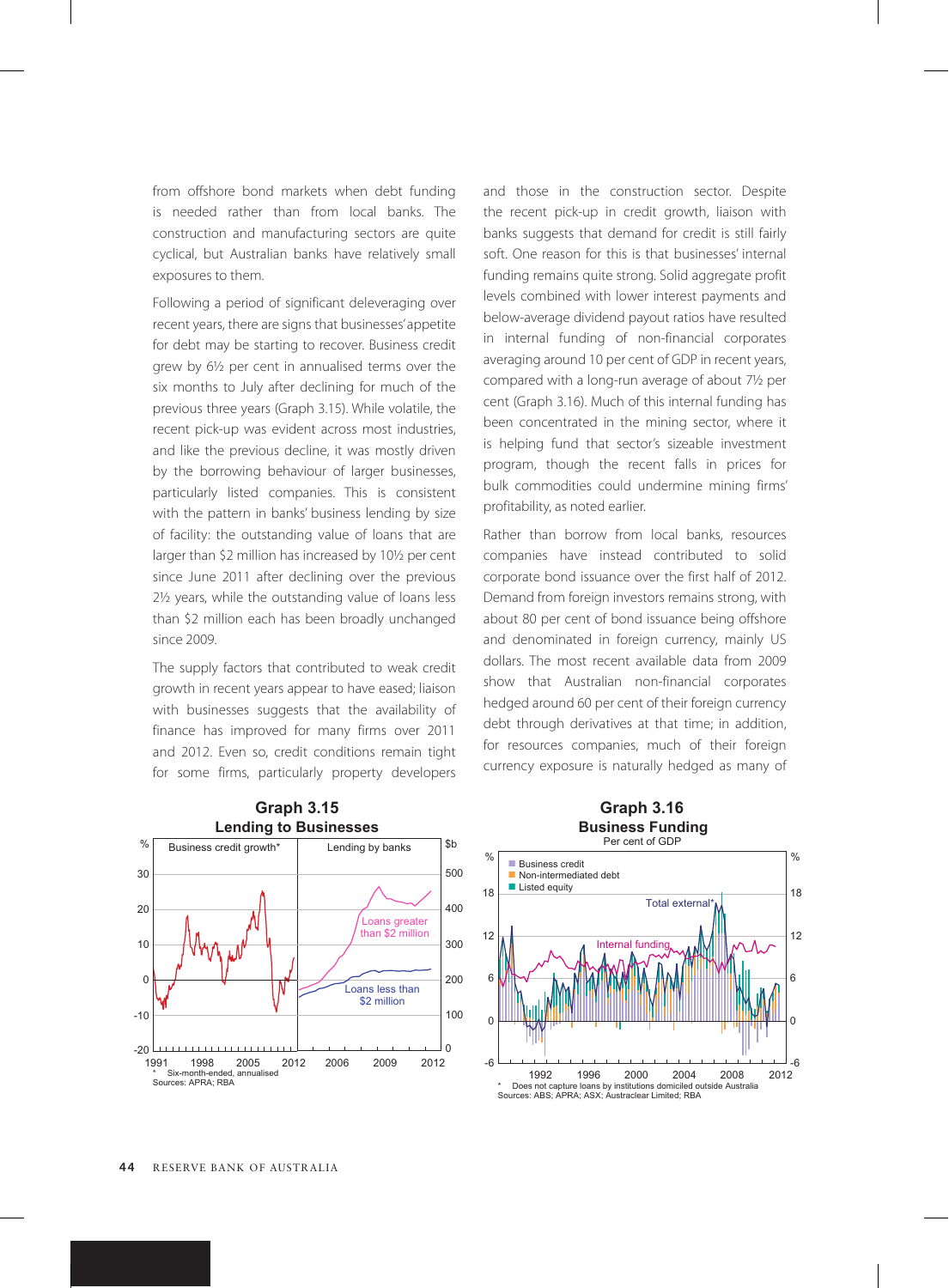these firms are exporters or have significant foreign operations with US dollar revenues. Consistent with global market conditions, Australian corporate bond spreads remain quite wide. But with yields at relatively low levels, debt remains a comparably attractive source of funding for businesses.

Reflecting the recent pick-up in debt raising, businesses' total external funding increased over the past year, to around 5 per cent of GDP in the June quarter. This is still lower than pre-crisis levels: external funding accounted for about 20 per cent of total business funds raised over the past year, compared with an average of about 40 per cent in the years leading up to the crisis. Net equity raisings have been fairly subdued in recent quarters, partly due to increased buyback activity and businesses choosing to switch from equity to debt funding after a period of deleveraging. Consistent with this, preliminary data suggest that average book-value gearing of listed non-financial companies increased slightly over the year to June 2012, from about 46 to 50 per cent (Graph 3.17). Nonetheless, leverage remains low by historical standards. The distribution of gearing ratios also remains quite wide: leverage of the most highly geared firms is around average levels, whereas the median gearing ratio is below the level typically seen over the past decade. Among the highly geared firms, infrastructure and real estate companies are over-represented, reflecting business models that tend to rely more on debt financing.

Credit bureau data indicate that smaller businesses' median gearing also increased slightly in 2011 after decreasing over the previous few years. Smaller businesses tend to have lower leverage than larger businesses; many of them do not use any debt finance and those that do tend to be less geared than indebted larger businesses.

Business balance sheets remain more liquid than they were prior to the financial crisis, but of late there has been no tendency to shift further in this direction. Average cash holdings have declined a little recently, and growth in business deposits at banks has slowed, averaging about 6 per cent over



the year to July 2012, compared with 12 per cent over 2011.

Reflecting businesses' low leverage, solid profitability and below-average interest rates, aggregate DSRs remain relatively low (Graph 3.18). In addition, many firms earn interest revenue in net terms; around one-fifth of listed companies earn interest revenue in excess of their interest payments. As with leverage, although the average DSR has declined from its 2008 peak, the distribution is still relatively wide. Ratios for a number of listed



Sources: ABS; Bloomberg; Morningstar; RBA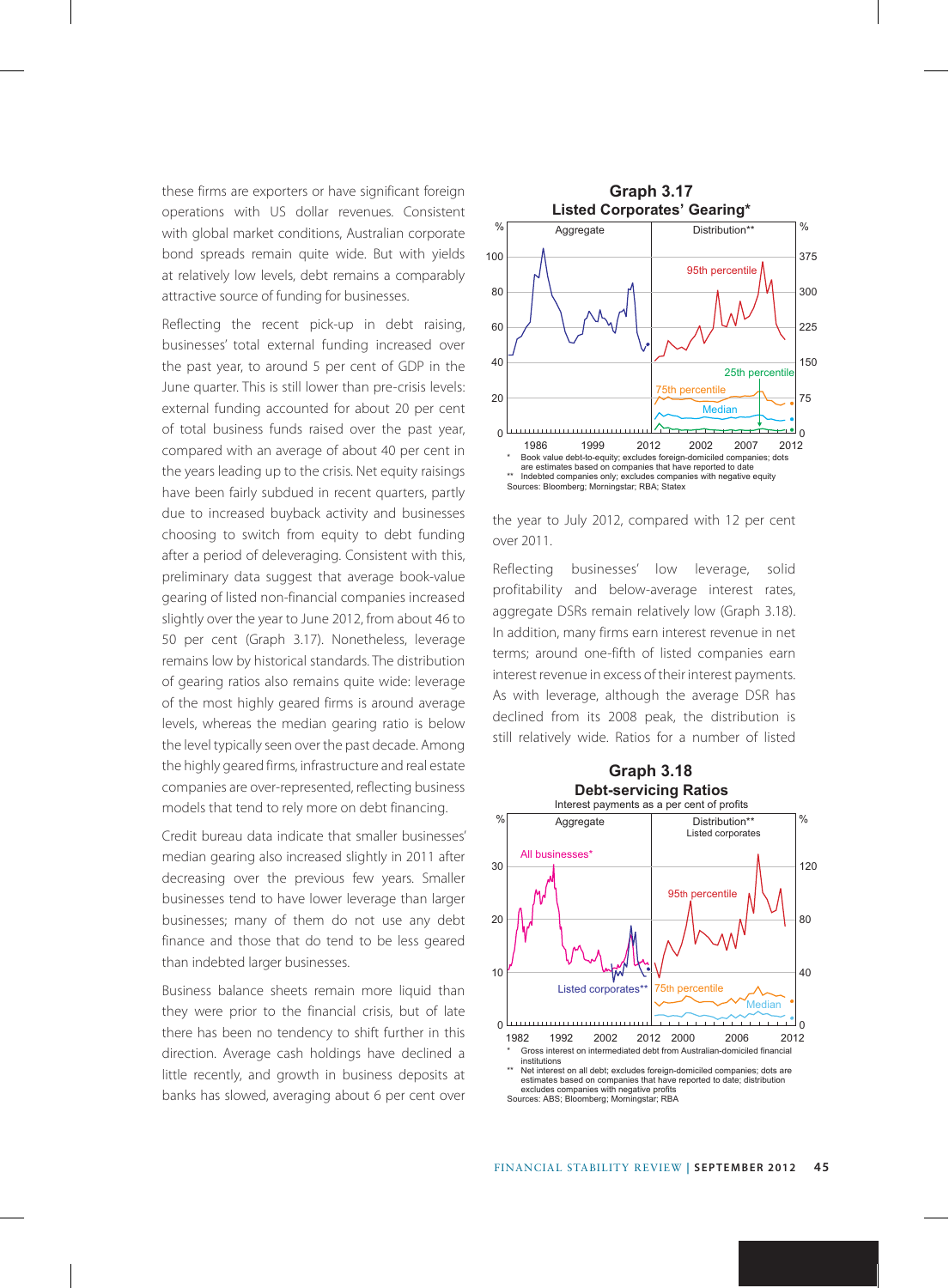firms are high; most of these companies are in the manufacturing or property sectors, and they generally have high debt levels and are experiencing below-average earnings. Almost all of these companies have no outstanding bonds, implying that their debt is primarily sourced from banks; that said, their total debt is only a small share of business credit. Of the top 100 listed firms, 5½ per cent of those with outstanding debt recorded a loss in 2011 compared with an average of around 4 per cent over the past decade. Although some of these loss-making firms may have difficulty servicing their debts out of current cashflows, many have buffers that they are able to access and accordingly are not in arrears.

As discussed in 'The Australian Financial System' chapter, the share of banks' business loans that is non-performing decreased over the first half of 2012, but remains higher than average (Graph 3.19). Data from the major banks' Pillar 3 reports indicate that the property and business services and construction sectors have the highest non-performing assets ratios. Despite the economy growing at around trend and relatively strong overall profit levels, business failure rates have been a little above average over the year to date (Graph 3.20). This implies that the segment of poorly performing firms is currently larger than the aggregate data alone would suggest.



**Graph 3.19**

Many of these firms are located in Queensland and are experiencing challenging conditions associated with the high exchange rate and the weak property market there. The business failure rate has also risen in Western Australia over the past few years, though it remains low compared with other states and is currently below its recent peak. Nationally, failures have been concentrated in the services and construction sectors, and relatively more have been attributed to economic conditions in recent years.



#### **Commercial Property**

Overall, conditions in the commercial property market continued to improve in early 2012, though they remain softer than prior to the financial crisis and building activity has also been weak by historical standards (Graph 3.21). The strength of the recovery since the crisis has varied across market segments; conditions have improved more in the prime CBD office market than in the industrial and retail sectors. This may partly reflect the more pronounced cycle in the CBD office sector, as well as the pressures that some parts of the non-mining business sector have been under. For example, rental and price growth for some retail properties, particularly in non-prime locations, have been weak recently given the patchy retail conditions.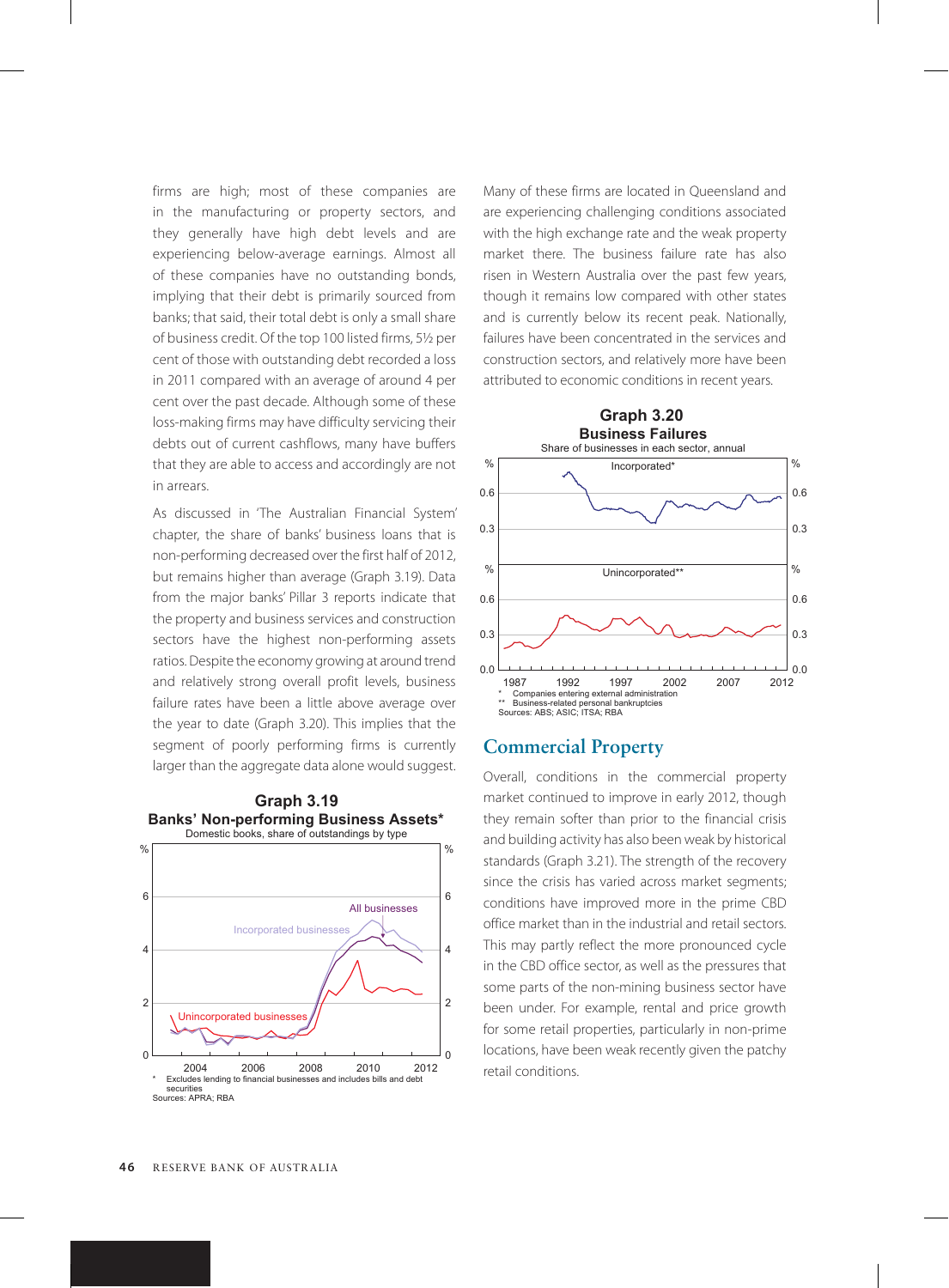

While liaison with construction companies and developers suggests that access to credit remains tight, large developers report that they are able to progress most projects with bank funding or the assistance of domestic or foreign investors. Smaller developers indicate that they continue to face tight credit conditions through lower LVR limits, and other stricter terms and conditions. Liaison with the banks and partial data suggest that, as for residential property, areas that are more reliant on tourism (such as the Gold Coast and Sunshine Coast in Queensland) are facing greater challenges, including oversupply and declining valuations.

As noted earlier, banks have large exposures to the commercial property market (including developers of residential property), with lending to that sector accounting for about one-third of their business loans and a disproportionate share – slightly less than half in recent years – of business loan impairments. Consistent with the improvement in conditions, the performance of banks' commercial property exposures improved slightly over the year to June 2012, but the impairment rate remains above that for banks' total business lending. In aggregate, banks' outstanding commercial property lending was broadly unchanged over the year to June (Graph 3.22). Australian-owned banks recorded a small rise in exposures, broadly offsetting a further decline in the exposures of foreign-owned banks. European-owned banks, in particular, continued to run down their commercial property exposures, which are now down about 65 per cent from their early 2009 peak. This may be because of the higher impairment rate these banks have experienced on their commercial property portfolios, as well as some of these banks being under pressure to deleverage given the difficulties their parent groups are facing in Europe. Non-bank sources of finance for commercial property remain constrained, with little issuance of commercial mortgage-backed securities in recent years.



**Graph 3.22**

The financial position of Australian listed real estate investment trusts (REITs) has continued to improve, but they are no longer deleveraging as quickly as they did immediately after the crisis (Graph 3.23). The sector's deleveraging has been concentrated in intermediated debt, with non-intermediated debt levels stable over much of the decade. After recording large losses over 2008 and 2009, mostly due to property write-downs, the sector's profitability has stabilised at levels experienced around the mid 2000s. Consequently, their aggregate debt-servicing requirements have also declined. Nonetheless, the distribution of leverage across REITs is wide and the gearing ratios of the most highly